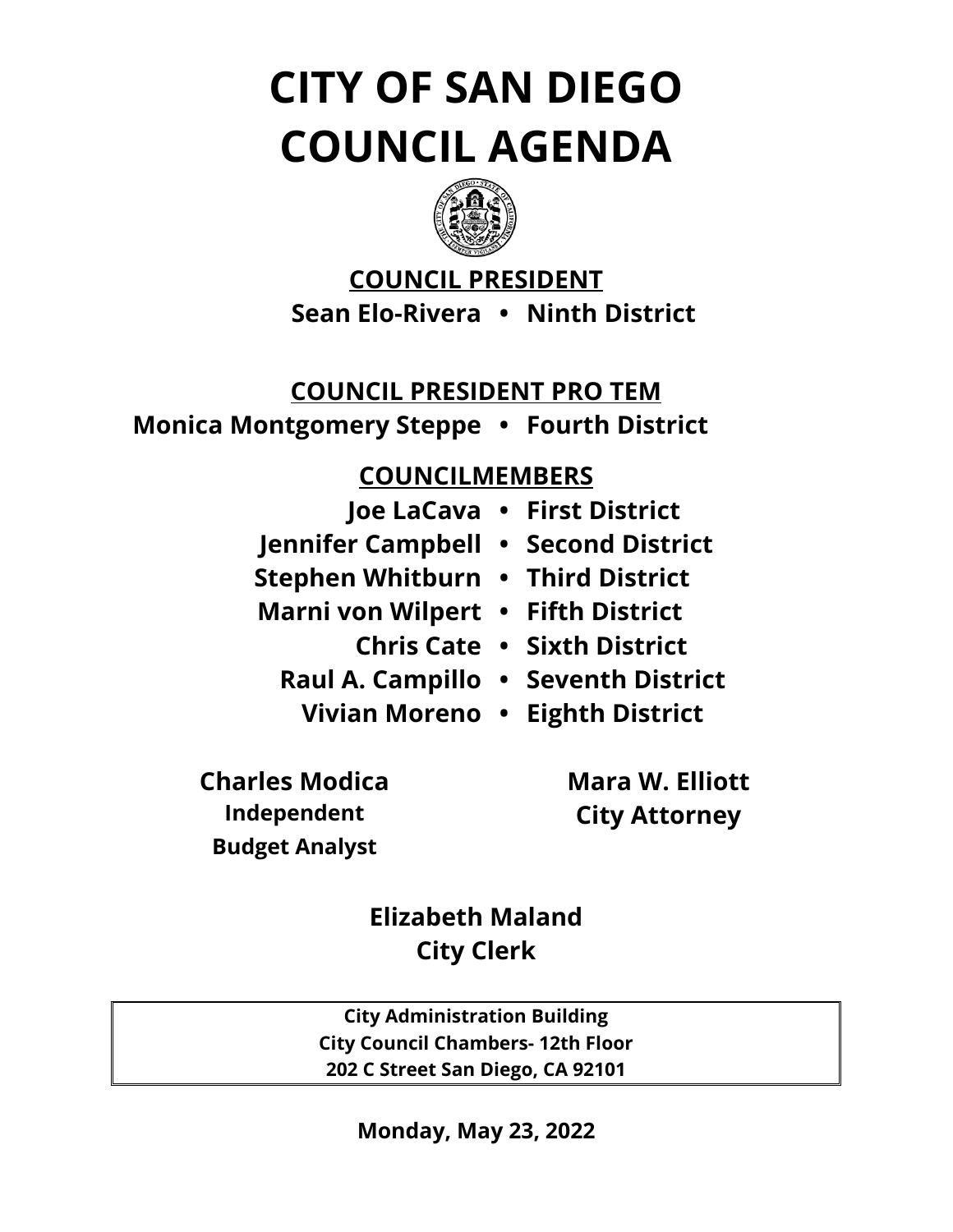# **AGENDA FOR THE SPECIAL COUNCIL MEETING OF MONDAY, MAY 23, 2022, AT 12:00 PM CITY ADMINISTRATION BUILDING COUNCIL CHAMBERS – 12TH FLOOR 202 "C" STREET SAN DIEGO, CA 92101**

# **Effective April 11, 2022, Council Chambers is open for in-person testimony.**

# **COVID- 19 PUBLIC SERVICE ANNOUNCEMENT REGARDING COUNCIL MEETING ACCESS AND PUBLIC COMMENT:**

Until further notice, City Council meetings will be conducted pursuant to the provisions of California Government Code section 54953(e), added by Assembly Bill 361, which allows the City to use teleconferencing and to provide the public an opportunity to address the City Council via a call-in option or an internet-based service option, during a proclaimed state of emergency. Additionally, the Council has approved [Temporary Rules](https://docs.sandiego.gov/council_reso_ordinance/rao2022/R-314029.pdf) as amended on April 5, 2022 to be used until further notice.

During the State of Emergency related to the COVID-19 pandemic and in the interest of public health and safety, some, if not all, City Councilmembers may be participating in the City Council meetings via a virtual teleconference platform. Members of the public in attendance at the City Council meetings are encouraged to maintain social distancing in Chamber. Additionally, we are continuing to provide alternatives to in-person attendance for participating in City Council meetings.

#### **How To Speak To A Particular Item or during Non-Agenda Public Comment:**

#### **In Person**

Please fill out a speaker slip located at the entrance to Council Chambers. Indicate the item you wish to speak on as well as other requested information. Then submit it to the Clerk at the box indicated near the speaker's lectern at the front of the room.

#### **Via Virtual Platform**

When the Clerk introduces the item you would like to comment on (or indicates it is time for Non-Agenda Public Comment), raise your hand by either tapping the "Raise Your Hand" button on your computer, tablet, or Smartphone, or by dialing \*9 on your phone. You will be taken in the order in which you raised your hand. You may only speak once on a particular item.

When the Clerk indicates it is your turn to speak, unmute your phone by tapping the Unmute button on your computer, tablet or Smartphone, or dial \*6 on your phone.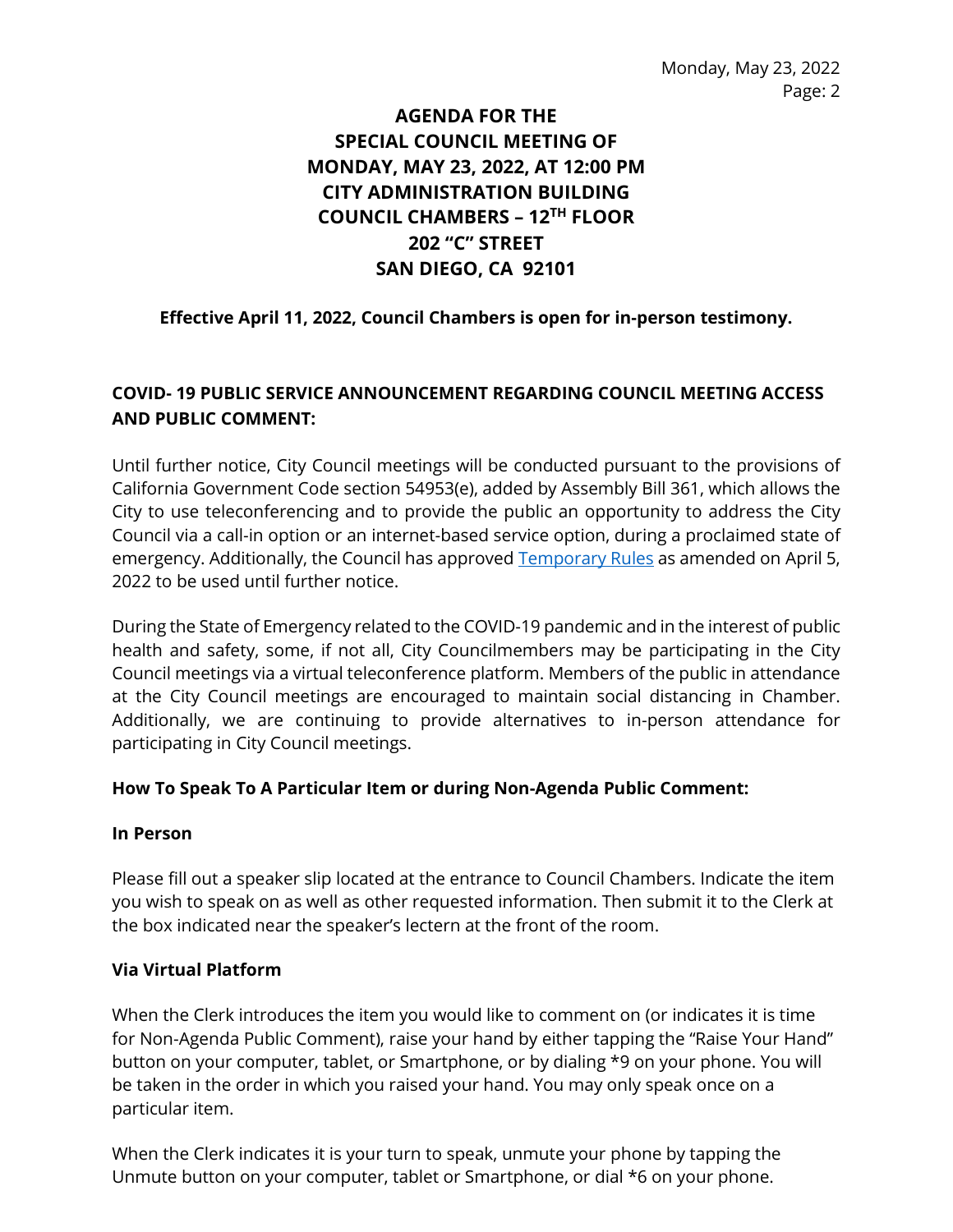Members of the public who wish to provide virtual testimony must enter the virtual queue by raising their hand before the queue closes. The queue will close when the last virtual speaker finishes speaking or five minutes after in-person testimony ends, whichever happens first.

# **Joining the Webinar and Offering Phone-in Testimony**

The City Council meetings will continue to be held virtually using the Zoom Webinar platform. Members of the public can offer public comment on agendized items or during Non-Agenda Public Comment by accessing the meeting online using a desktop computer, laptop, tablet, or Smartphone, or by calling into the meeting using a Smartphone, cellular phone, or land line.

# **<https://sandiego.zoomgov.com/j/1614863189>**

# **To join by using iPhone one-tap:**

US: +16692545252,,1614863189#

**To join by telephone:** Dial 1-669-254 5252 +

When prompted, input **Webinar ID: 161 486 3189 #** 

**Comment on Agenda Items, Non-Agenda Public Comment, and Closed Session Public Comment** may be submitted using the [webform](https://www.sandiego.gov/form/agenda-comment-form) indicating the comment type and item number (if relevant) for which you wish to submit your comment. Comments received by 10:00 AM the day of the meeting will be distributed to the City Council and posted online with the meeting materials. All webform comments are limited to 500 words but may include attachments. Comments received after 10:00 AM the day of the meeting but before the item is called will be submitted into the written record for the relevant item.

**Quasi-Judicial Items.** Organized group presentations for quasi-judicial items will be allowed up to 15 minutes per side to speak either for or against an item for a total of 30 minutes. If more than one group on the same side requests an organized presentation, the 15 minutes will be divided between each group for that side. Please contact the Project Manager as listed as the primary contact on the staff report for that item to indicate your desire to present.

**Written Materials**. Instead of submitting written materials as an attachment to the webform you may submit via U.S. Mail to the City Clerk's attention at 202 C Street, MS2A San Diego, CA 92101. Materials submitted via U.S. Mail must be received one business day prior to the meeting to be distributed to the City Council. Comments received via U.S. Mail on the day of the meeting will be submitted into the written record for the relevant item.

The public may view the meetings on public television (within the City of San Diego only) on City TV Channel 24 for Cox Communications and Spectrum or Channel 99 for AT&T U-Verse, or [view the meetings online \(link is external\)](http://sandiego.granicus.com/ViewPublisher.php?view_id=31)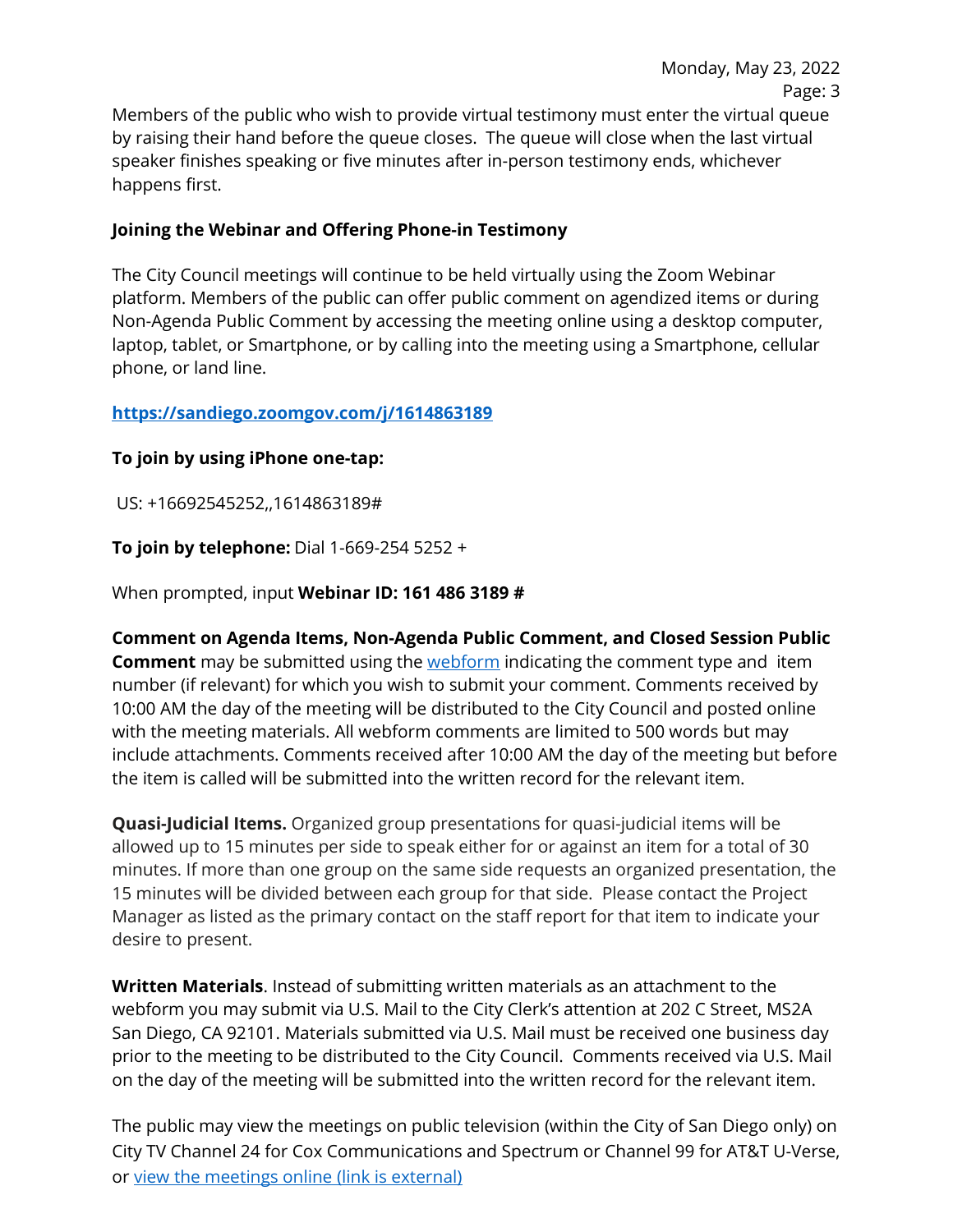#### **SENATE BILL 343 (LATE-ARRIVING MATERIALS)**

Pursuant to California Senate Bill 343 (Section 54957.5(b) of the Brown Act), late-arriving documents related to City Council meeting agenda items which are distributed to the legislative body prior to and during the Council meeting are available for public review in the Office of the City Clerk, Information Services Counter in the Lobby of the City Administration Building, 202 C Street, San Diego, CA 92101. This relates to those documents received after the agenda is publicly noticed and during the 72 hours prior to the start of the meeting. Please note: Approximately one hour prior to the start of the Council Meeting, the documents will be available just outside Council Chambers in the lobby of the 12th floor of the City Administration Building in a binder labeled "SB 343." Late-arriving materials received during the City Council meeting are available for review by making a verbal request of City Clerk staff located in Council Chambers.

#### **REQUESTS FOR ACCESSIBILITY MODIFICATIONS OR ACCOMMODATIONS**

As required by the Americans with Disabilities Act (ADA), requests for agenda information to be made available in alternative formats, and any requests for disability-related modifications or accommodations required to facilitate meeting participation, including requests for alternatives to observing meetings and offering public comment as noted above, may be made by contacting the City Clerk at (619) 533-4000 or [mailto:cityclerk@sandiego.gov.](mailto:cityclerk@sandiego.gov) The City is committed to resolving accessibility requests swiftly in order to maximize accessibility.

Requests for translation services to offer public comment may be made by contacting the City Clerk at (619) 533-4000 or email to: [cityclerk@sandiego.gov](mailto:cityclerk@sandiego.gov) . The City is committed to addressing language translation requests swiftly in order to maximize public participation.

Las solicitudes de servicios de traducción para ofrecer comentarios públicos se deberán hacer poniéndose en contacto con la City Clerk al (619) 533-4000 o por correo electrónico a:cityclerk@sandiego.gov. La ciudad se compromete a responder rápidamente a las solicitudes de traducción de idiomas con el fin de maximizar la participación del público.

Ang kahilingan para sa mga serbisyo sa pagsasalin upang mag-alok ng publikong puna ay maaaring magawa sa pamamagitan ng pakikipag-ugnayan sa City Clerk sa (619) 533-4000 o kaya ay mag-email sa mailto:cityclerk@sandiego.gov. Ang lungsod ay nakatuon sa pagtugon ng mabilis sa mga kahilingan sa pagsasalin ng wika upang mai-maximize ang pakikilahok sa publiko.

Cần dịch vụ thông dịch để phát biểu ý kiến trước công chúng, xin hãy liên hệ với City Clerk (Thư Ký Thành Phố) theo số (619) 533-4000 hoặc email đến cityclerk@sandiego.gov. Thành phố cam kết sẽ giải quyết các yêu cầu thông dịch một cách nhanh chóng để gia tăng sự tham dự của công chúng.

 یمكن تقدیم طلبات خدمات الترجمة لتقدیم تعلیقات عامة عن طریق الاتصال بكاتب المدینة على تلتزم المدینة بمعالجة gov.sandiego@cityclerk :mailto أو 533-4000 (619) طلبات الترجمة اللغویة بسرعة من أجل زیادة المشاركة العامة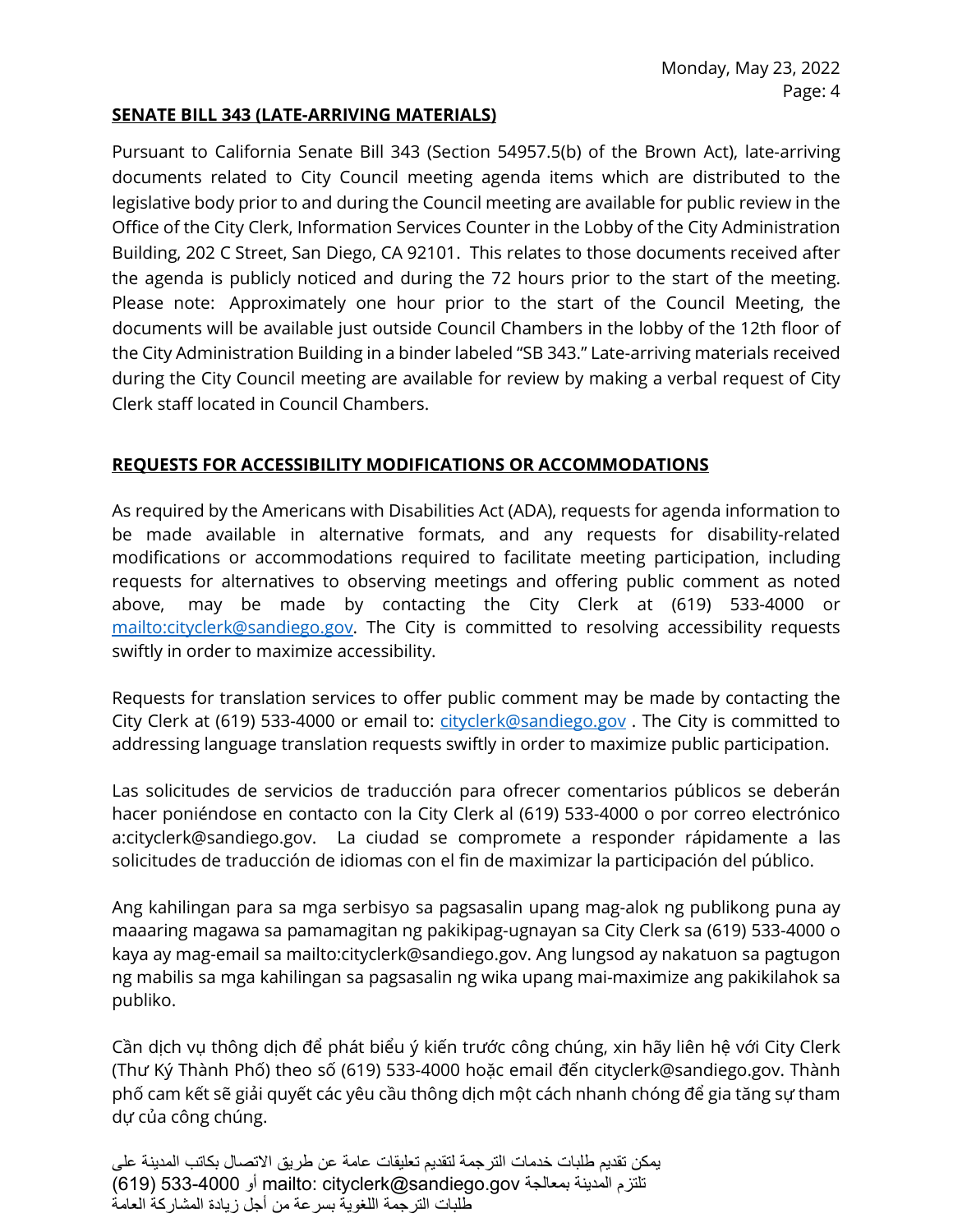パブリックコメントを要求するための翻訳サービス依頼は、市の書記(電話:619-533-4000ま たはメール:mailto:cityclerk@sandiego.gov)に連絡することによって行うことができます。 市は、市民の参加を最大化するために、言語翻訳の依頼に対応することに取り組んでいます。

샌디에고 시에 의견을 보내시기 위해 번역 서비스가 필요하시면 시 서기 사무실 (619) 533-4000 또는mailto:cityclerk@sandiego.gov로연락주시기바랍니다. 시는 대중의 참여를 극대화하기 위해 언어 번역 요청을 신속하게 처리하려고 최선을 다하고 있습니다.

為了鼓勵更多市民參與 '公眾意見', 市政府設定了快捷的中文翻譯服務。 如 你有任何關於 '公開意見' 想發表, 請致電: (619) 533-4000, 或電郵 cityclerk@sandiego.gov 我們會為你翻譯。

"ການຮ້ອງຂໍບໍລິການນາຍແປພາສາເພື່ອສະເໜີຄຳຄິດເຫັນຕໍ່ສາທາລະນະອາດສາມາດເຮັດໄດ້ໂດຍການຕິ ດຕໍ່ຫາ **City Clerk** ທີ່ (619) 533-4000 ຫຼືສົ່ງອີເມລຫາ: cityclerk@sandiego.gov. **City** ່ ມີຄວາມມຸ່ງມັນທີ່ຈະແກ້ໄຂຄໍາຮ້ອງຂໍໃຫ້ແປພາສາຢ່າງໄວເພື່ອໃຫ້ປະຊາຊົນມີສ່ວນຮ່ວມສູງສຸດ."

**ROLL CALL**

**INVOCATION**

#### **PLEDGE OF ALLEGIANCE**

## **MAYOR, COUNCIL, CITY ATTORNEY, INDEPENDENT BUDGET ANALYST, CITY CLERK COMMENT**

**REQUESTS FOR CONTINUANCE BY COUNCILMEMBERS**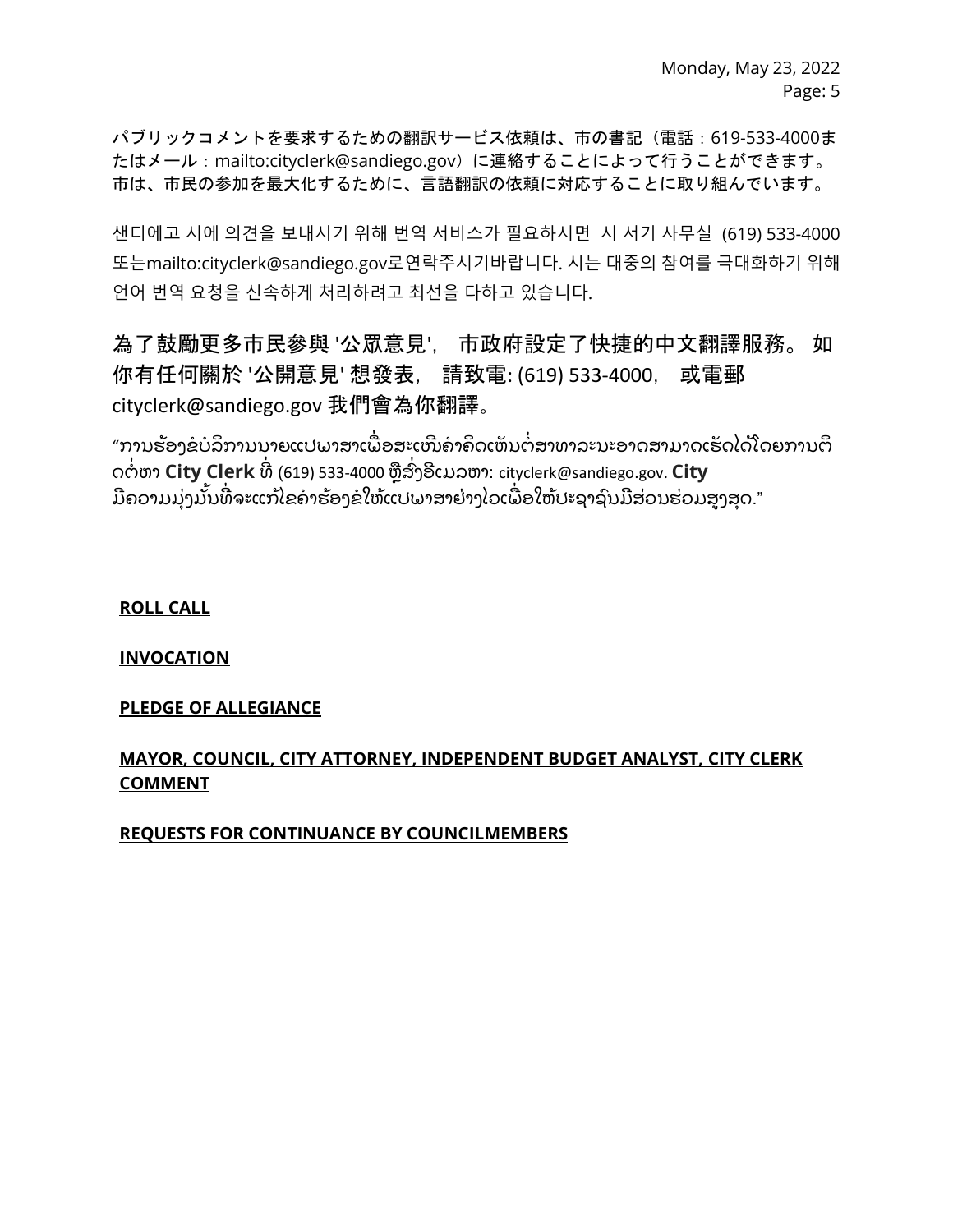#### **INFORMATIONAL ITEMS**

# **Item 600: Information Update from California Department of Housing and Community Development Regarding the Surplus Lands Act.**

Total Estimated Cost of Proposed Action and Funding Source: N/A Council District(s) Affected: N/A Proposed Actions: This item is informational only.

Committee Actions Taken: N/A

*Department of Real Estate and Airport Management: Penny Maus, (619) 236- 7346*

#### **ADOPTION AGENDA, DISCUSSION ITEMS**

#### ADOPTION AGENDA

DISCUSSION, RESOLUTIONS TO BE ADOPTED:

## **Item 601: Notice of Availability for Midway Site - Recommendation to Shortlist Development Teams to Focus on Due Diligence and Economic Analysis.**

Total Estimated Cost of Proposed Action and Funding Source:

There are no costs associated with the requested action. This action is to shortlist the responses so that the City can conduct due diligence and economic analysis.

Council District(s) Affected: 2.

Proposed Actions:

(R-2022-474)

Resolution expressing the Council's preference that the City Conduct Due Diligence and Economic Analysis on only the responses from Hometown SD, Midway Rising, and Midway Village + in response to the City's "Midway Notice of Availability" under the Surplus Land Act.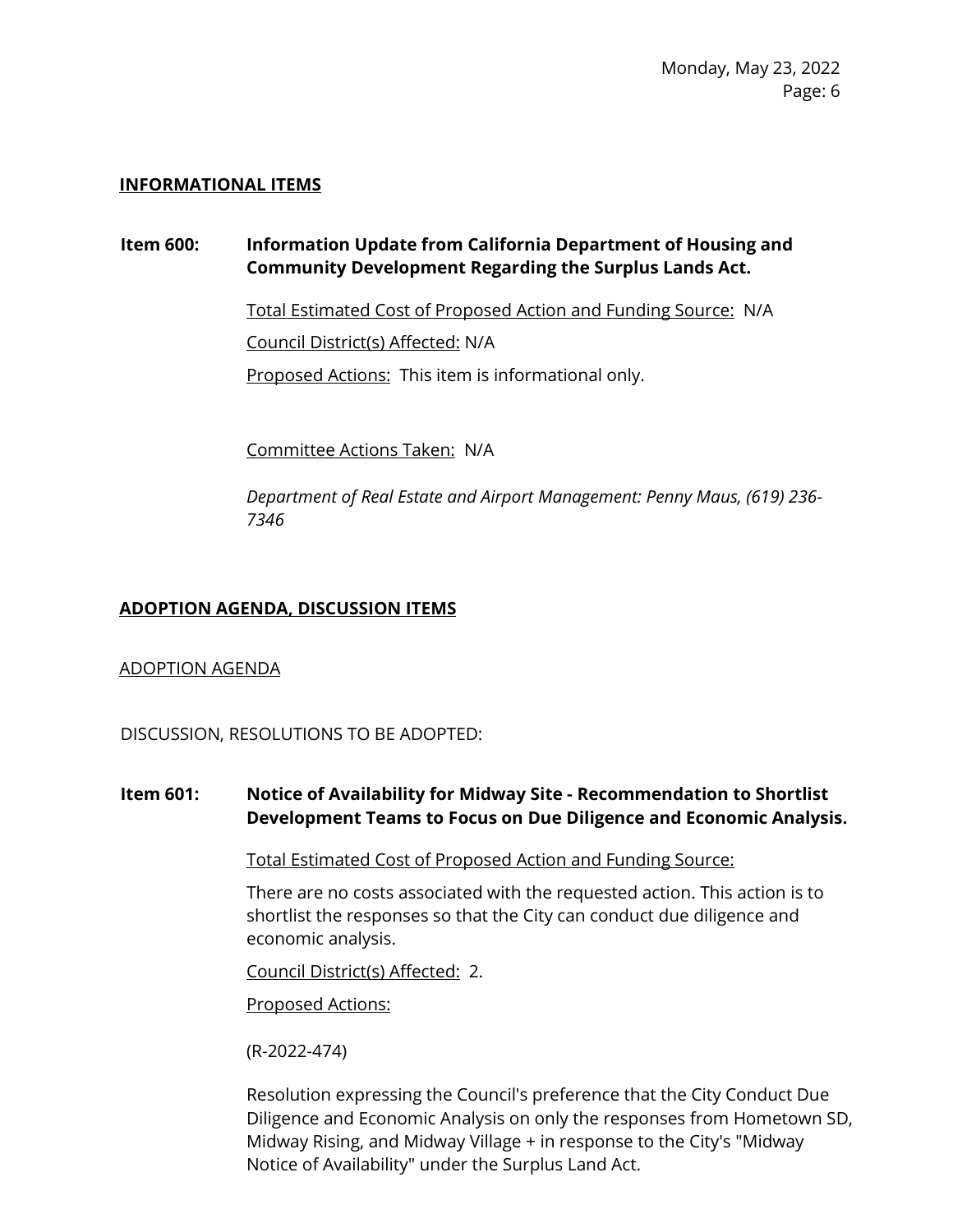Committee Actions Taken:

This item was heard at the Land Use and Housing Committee meeting on April 21, 2022.

ACTION: Motion by Chair Moreno, second by Committee Member Whitburn, to recommend Council adoption of a Resolution expressing the Council's preference to review all responses to the City's "Midway Notice of Availability" under the Surplus Lands Act (SLA) so that the City may conduct detailed due diligence and economic analysis with up to five associated development teams.

VOTE: 3-1; Moreno-yea, Whitburn-yea, Cate-yea, LaCava-nay. (Rev. 5/18/22) *Department of Real Estate and Airport Management: Penny Maus, (619) 236- 7346 City Attorney Contact: Delmar G. Williams*

#### **Item 602: Fiscal Year 2023 Recreation Center Fund Budgets.**

Total Estimated Cost of Proposed Action and Funding Source:

This action will authorize expenditure in FY2023 of \$4,179,792 from the Recreation Center Funds in the Parks and Recreation Department.

Council District(s) Affected: Citywide.

Proposed Actions:

(R-2022-495)

Resolution of the Council of the City of San Diego Allocating Fiscal Year 2023 Park and Recreation Center Funds, and all related items.

#### Committee Actions Taken:

This item was heard at the Public Safety and Livable Neighborhoods Committee meeting on April 27, 2022.

ACTION: Motion by Vice Chair Moreno, second by Committee Member von Wilpert, to recommend Council approval of staff's proposed actions.

VOTE: 4-0; Montgomery Steppe-yea, Moreno-yea, von Wilpert-yea, Campilloyea.

*Parks & Recreation: Sarah Erazo, (619) 740-1627 City Attorney Contact: Jane M. Boardman*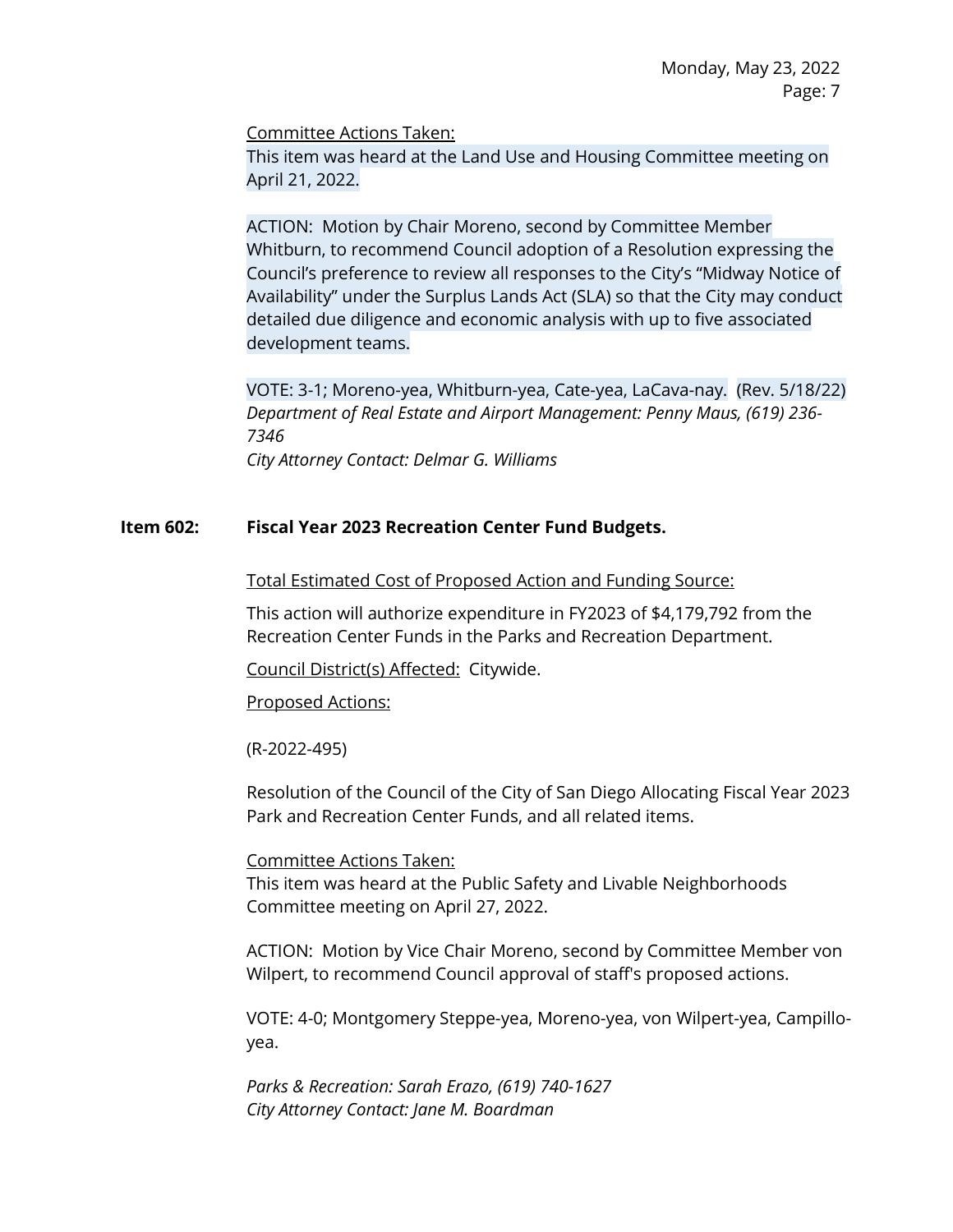#### ADOPTION AGENDA

#### DISCUSSION, NOTICED HEARINGS:

#### **Item 603: FY2023 Business Improvement District Budgets - Annual Appropriation Process.**

#### **This item will be taken at 2pm or sometime thereafter as noticed.**

Total Estimated Cost of Proposed Action and Funding Source:

The City does not plan to retain any of the assessments and undertakes the associated administration with existing budgeted staff. All of the anticipated BID assessments are remitted to the BID funds and therefore, there is no net fiscal impact to the general fund. Please see the included City Attorney memo from April 2014 about risks associated with the levy of BID assessments and Prop 26.

Council District(s) Affected: 1, 2, 3, 4, 8, 9.

Proposed Actions:

(R-2022-444)

Resolution confirming the Fiscal Year 2023 budget reports for and levying annual assessments in specified parking and business improvement areas.

#### Committee Actions Taken:

This item was heard at the Economic Development and Intergovernmental Relations Committee meeting on April 13, 2022.

ACTION: Motion by Committee Member Montgomery Steppe, second by Chair Campillo to recommend approval of staff's proposed actions.

VOTE: 4-0; Campillo-yea, Cate-yea, Campbell-yea, Montgomery Steppe-yea.

*Economic Development: Christina Bibler, (619) 236-6421 City Attorney Contact: Marguerite Middaugh*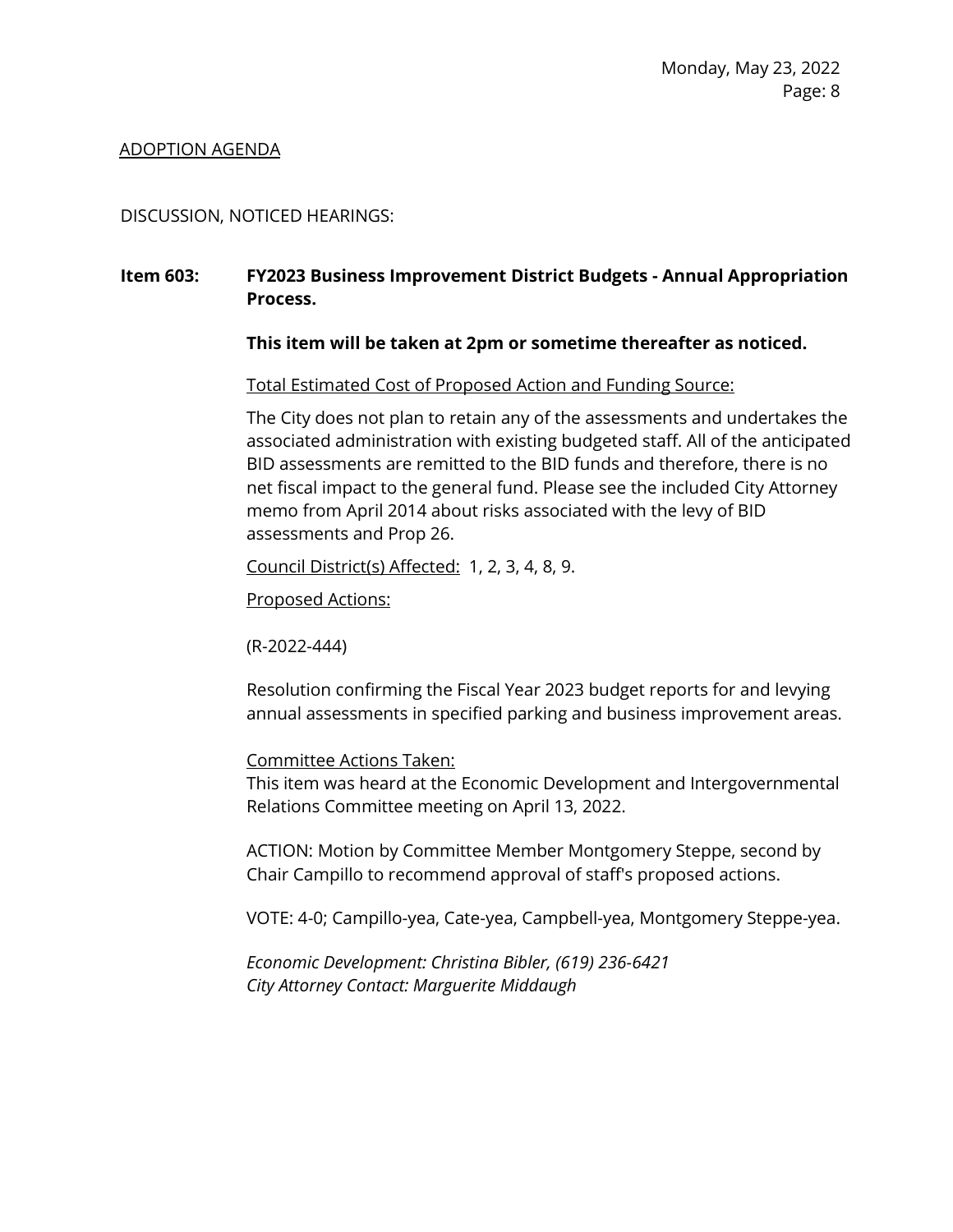## **Item 604: Appeal of the Historical Designation of the Dr. Roy and Herma Ledford/Charles Salyers Building (HRB #1398) located at 2851-2881 4th Avenue.**

**(Continued from the meeting of April 05, 2022, Item 332, at the request of Councilmember Whitburn, for further review.)**

**This item will be taken at 2pm or sometime thereafter as noticed.**

Total Estimated Cost of Proposed Action and Funding Source:

There is no cost to the City associated with this item.

Council District(s) Affected: 3.

#### Proposed Actions:

Appeal of the January 28, 2021 decision of the Historical Resources Board to designate the Dr. Roy and Herma Ledford Building located at 2851-2881 4th Avenue as a historical resource (HRB #1398):

Granting or denying the appeal and affirming, reversing, or modifying the action of the Historical Resources Board to designate the Dr. Roy and Herma Ledford Building located at 2851-2881 4th Avenue:

Directing the City Attorney to prepare the appropriate Resolution according to Section 40 of the City Charter.

#### **This item is not subject to the Mayor's veto.**

Committee Actions Taken: N/A

*Development Services: Suzanne Segur, (619) 236-6139 City Attorney Contact: Lauren Hendrickson*